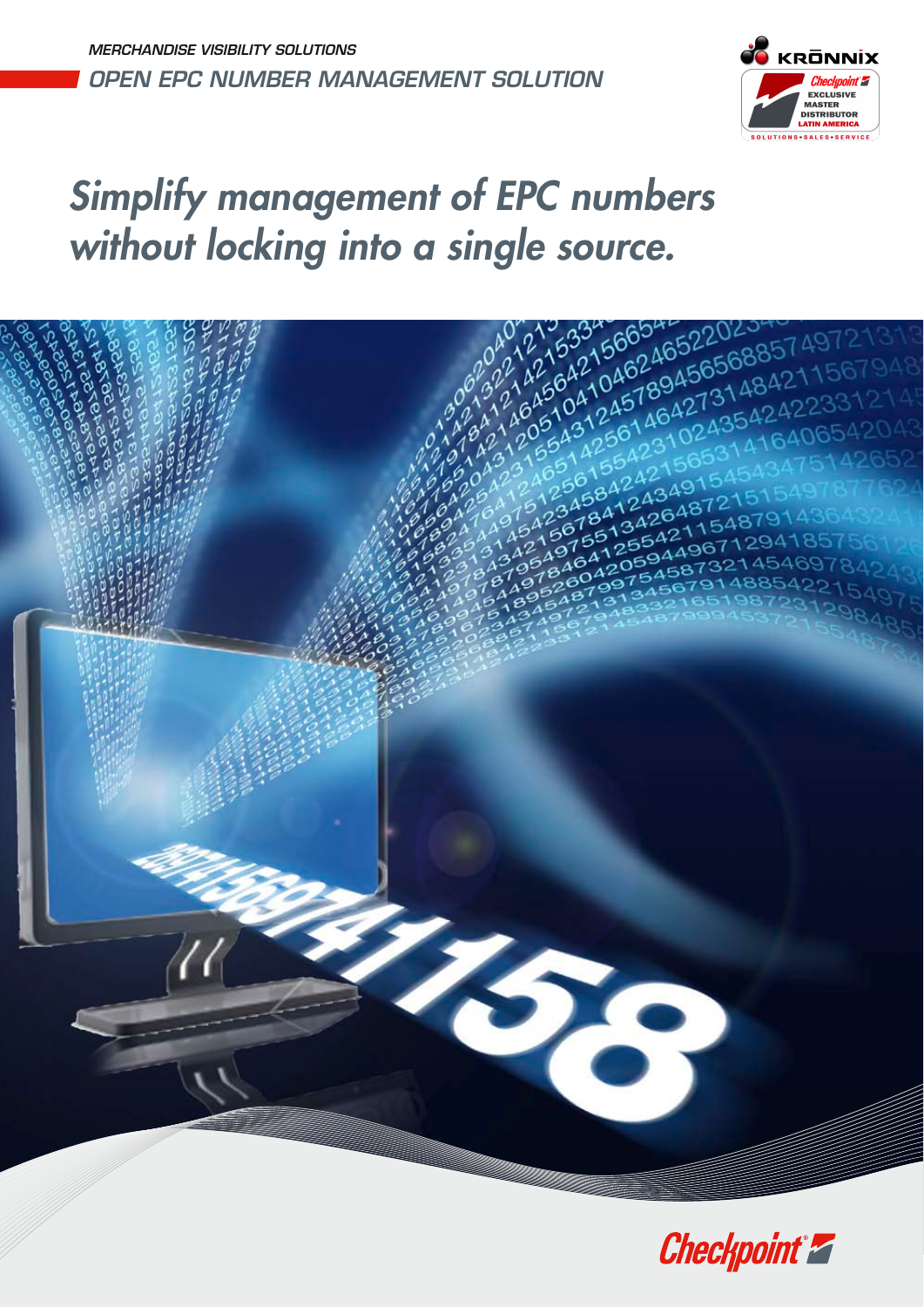ENSURE RFID DATA INTEGRITY WITH OPEN EPC NUMBER MANAGEMENT

**CO KOONNIY** 

Apparel retailers and their suppliers increasingly are facing a critical challenge as they adopt Radio Frequency Identification (RFID) for item-level visibility: Managing the complex morass of unique tag numbers required for every item in their inventory. Companies looking to take full advantage of the game-changing capabilities of RFID must maintain complete data integrity through unique EPC numbers, which integrate both Global Trade Item Numbers (GTIN) that identify a specific type of item, and serialization data, which uniquely defines the item.

Hundreds of millions of unique tag numbers are required to account for every single item in a retailer's merchandise mix. In addition to the sheer volume, challenges such as the need to account for multiple geographic locations of suppliers and service bureaus, a diverse product mix, unique encoding methods and compliance with critical RFID industry standards increase the complexity exponentially.

Some service bureau providers have attempted to take advantage of this problem by bundling EPC number management with tag printing capabilities. But this approach comes with a huge price – it locks in retailers and their suppliers to a single-source provider of RFID labels, causing them to rely on the service bureau for EPC number management, limiting the ability to obtain service bureau services and consumables from multiple providers. Even when retailers and their suppliers want to do their own in-plant printing, these vendors are requiring the use of proprietary encoding software, printer versions, and label formats to work with their number management systems.

Clearly, this approach is unacceptable to companies looking for maximum flexibility in sourcing from



**Checkpoint 2** 

service bureaus and tag vendors. However, without some way to manage this complex array of EPC numbers, retailers and their suppliers aren't able to enjoy the data integrity necessary to extract the full value of RFID, while at the same time maintaining flexibility to work with multiple service bureau providers.

Fortunately, there is a solution to this problem: Checkpoint's Open EPC Number Management Solution. This cloud-based application is easy to deploy for retailers and their suppliers, and enables them to manage that complex, growing array of GTIN and serialization data inherent in RFID labeling solutions.

#### **EPC Number Management Challenges**

- More apparel items becoming RFID-enabled
- **Multiple facilities globally**
- **Ensure uniqueness by SKU and** serialization by item across all facilities
- Need flexibility in sourcing RFID tags from multiple label suppliers
- **Ensure flexibility to source service** bureau services from multiple providers
- **Ensure support for in-plant printing**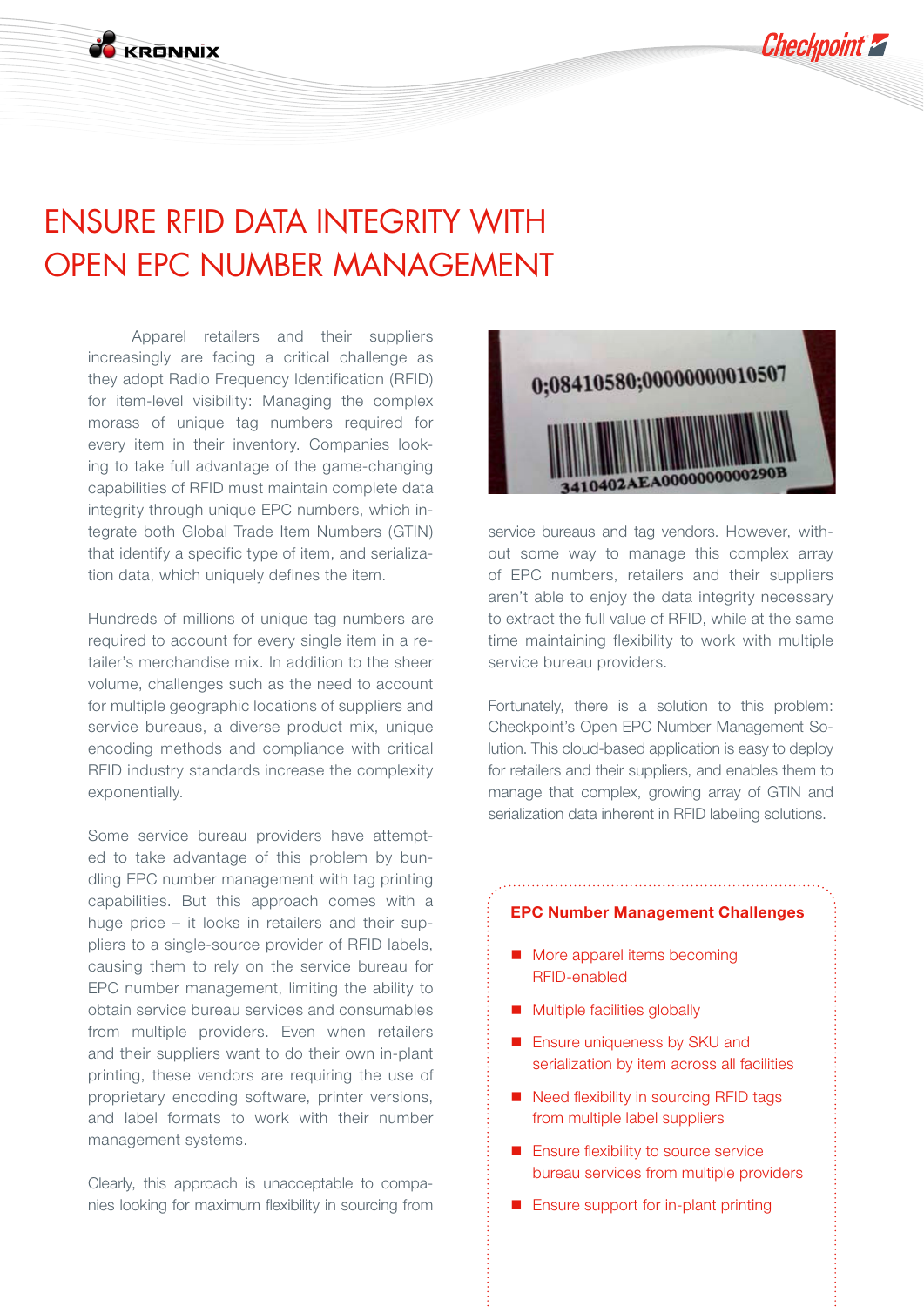**Checkpoint 2** 

**E**<br>Expositiv

## AN OPEN SOLUTION FOR MAXIMUM FLEXIBILITY

But more importantly, Open EPC Number Management is designed with an open architecture, meaning it operates independent of any specific EPC tag vendor's products or service bureau's offerings, enabling retailers and their suppliers to buy service bureau services from multiple providers.

For instance, the solution's open design prevents vendor lock-in that ties retailers and apparel manufacturers to a single service bureau supplier. It also offers central management of EPC numbers by individual SKUs, as well as distributing those numbers to consuming applications both at retailers' locations and third-party organizations such as service bureaus.

The solution conforms to the essential standards established for RFID labels and number management by EPCGlobal, and it eliminates the risk of number duplication and other issues with data integrity, significantly decreasing error-related costs and reducing the likelihood of out-of-stocks.

The solution's flexible design allows apparel retailers and brands to configure all global sites where items will be tagged – an absolute requirement for retailers that increasingly source products worldwide. It also allows both Checkpoint and non-Checkpoint printing and encoding applications to receive EPC numbers.

The Open EPC Number Management Solution is built on the OAT Foundation Suite, one of the most mature and robust software platforms in the industry today, from OATSystems, a division of Checkpoint. The solution helps retailers and their suppliers achieve a wide array of impressive benefits to help them reduce out-of-stocks, decrease their working capital requirements and increase sales.



Finally, Checkpoint provides a rich technical legacy in Radio Frequency. For more than 40 years, Checkpoint has been at the forefront of RF product development, and has been an active participant in global efforts to create RFID standards that make deployment easier for customers and generate faster return on investment. Only Checkpoint gives retailers and their suppliers a full, end-to-end solution without locking the customer in to a proprietary software product tied to a specific RFID tag portfolio.

For apparel retailers and their suppliers, the Open EPC Number Management Solution is the most flexible and cost-efficient way to manage complex EPC number schemes, in order to harness the full power and capabilities of RFID for item-level visibility

#### **Open EPC Number Management Benefits**

- **Flexibility in choosing label vendors without** locking into a specific label supplier, encoding software, printer version or label format
- Support for EPCGlobal standards for RFID labels and number management
- **E** Central management and provisioning of EPC numbers by SKU
- Global distribution of EPC numbers to consuming applications, including service bureaus and in-house printing applications
- **Eliminating risks of number duplication**
- **Providing a standard interface for EPC numbers** delivered to external consuming applications